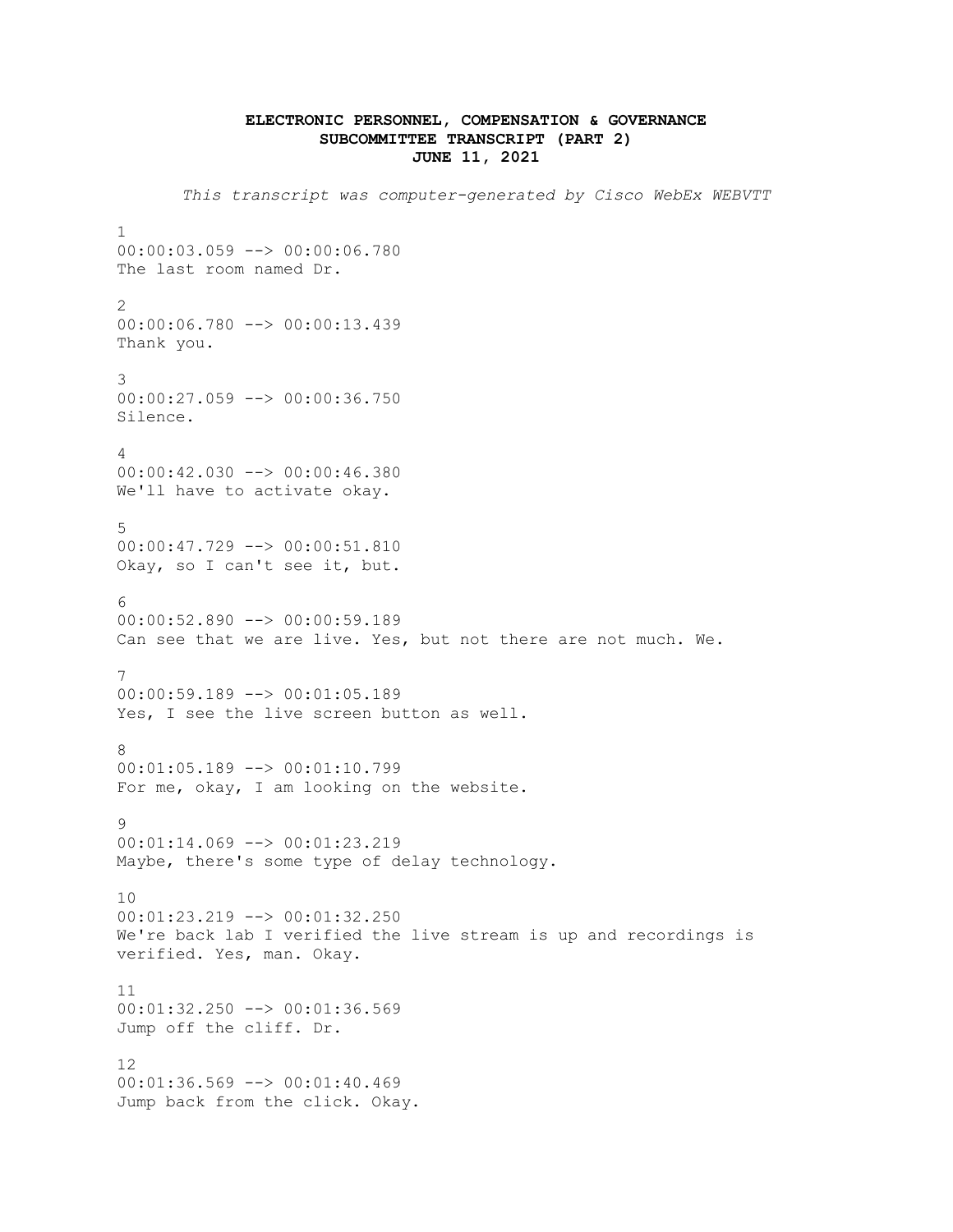13 00:01:40.469 --> 00:01:43.739 Got back from the quit. Okay. 14 00:01:43.739 --> 00:01:49.290 So, I will now read the certification closed meeting and we will need a 2nd. 15 00:01:49.290 --> 00:01:58.230 So, on behalf of a chair and move that we vote on and record your certification back to the best of each member's knowledge. 16 00:01:58.230 --> 00:02:03.629 Only public business matters lovely attempting from open meeting requirements. 17 00:02:03.629 --> 00:02:11.310 And which were identified in the motion authorizing the closed session, were her discussed or consider in a closed session? 18  $00:02:13.379$  -->  $00:02:26.849$ So, if any member of the leads that there has been a deviation from 4 years closed meeting limitations that member has this opportunity to make a statement prior to this certification vote. 19 00:02:29.460 --> 00:02:39.240 With no statement being made all those who certified to the best of your knowledge that the board discussed, or considered only those public business matters. 20 00:02:39.240 --> 00:02:45.360 Lovely exempted from open meeting requirements under the Virginia freedom of Information Act. 21 00:02:45.360 --> 00:02:53.969 And only such public business matters as were identified in the motion of which the closed meeting was convened say, I. 22 00:02:53.969 --> 00:03:01.020 All those who do not so certified say now. 23 00:03:04.110 --> 00:03:08.759 At this time, do we have a 4th.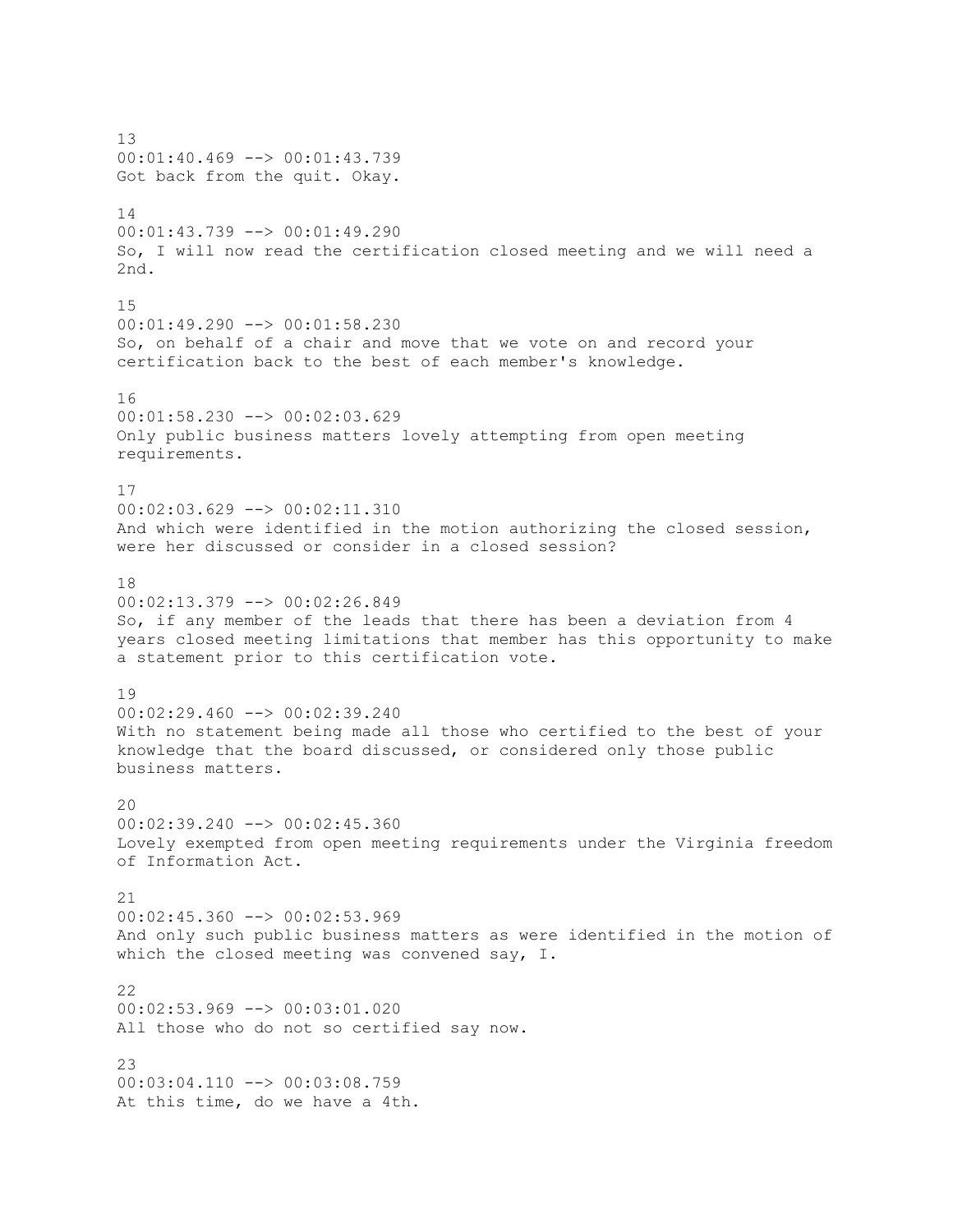24 00:03:08.759 --> 00:03:12.300 Well, 2nd, yes. 25 00:03:12.300 --> 00:03:16.889 Thank you and I will conduct a roll call vote. 26 00:03:18.719 --> 00:03:23.280 Yes. 27 00:03:23.280 --> 00:03:26.699 Dr. brown? Yes. 28 00:03:27.719 --> 00:03:30.780 We're going yes. 29 00:03:30.780 --> 00:03:35.520 Mister Herrera yes, thank you. 30 00:03:36.629 --> 00:03:41.430 Like, you have a business for us to conduct today. 31 00:03:41.430 --> 00:03:45.150 Seeing the. 32 00:03:45.150 --> 00:03:49.530 Like, way motion to adjourn this session. 33 00:03:49.530 --> 00:03:54.210 Sorry. 34 00:03:54.210 --> 00:04:00.659 All right move the 2nd, thank you all for your time today. I think we had a very productive session. 35 00:04:00.659 --> 00:04:12.000 We have to get back together again. We'll schedule that based on. Dr Ed. Look, we'll send the documents that you pass back. We'll go forward with having you present some point. Tell me about where he wants to go to. 36

00:04:12.000 --> 00:04:21.870